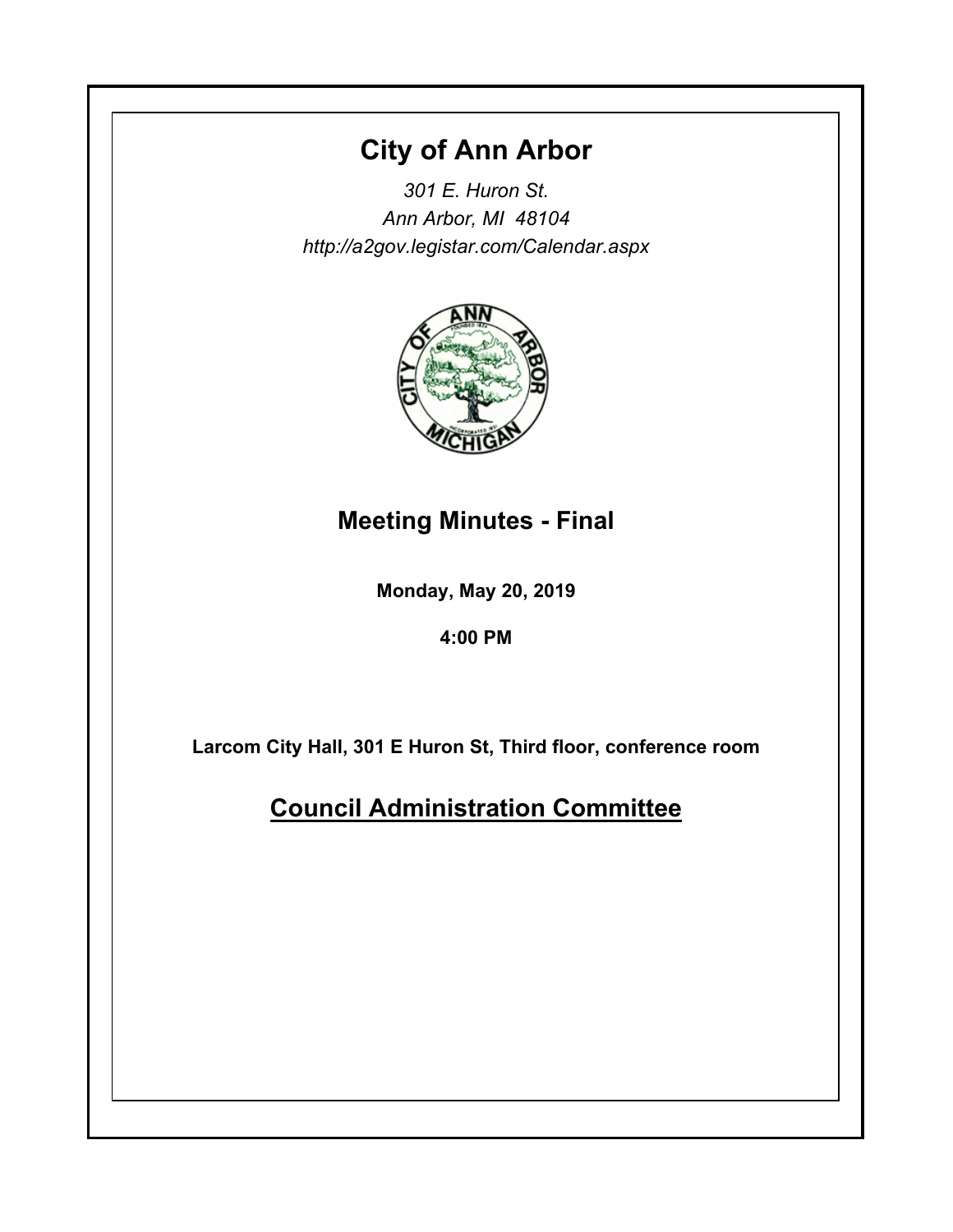#### **CALL TO ORDER**

*The meeting of the Council Administration Committee meeting was called to order at 4:04 p.m.*

#### **APPROVAL OF AGENDA**

*Action taken*

**Approved**

#### **APPROVAL OF MINUTES**

*Action taken*

## **Motion to approve - Councilmember Grand, seconded Councilmember Eaton. Vote: Unanimous**

Jack Eaton, Julie Grand, Kathy Griswold, Jane Lumm and Christopher Taylor **Present:** 5 -

#### **NEW BUSINESS**

*No action*

#### **2019 Council Work Session Schedule**

*Discussion of Solid Waste in September; Affordable Housing in November; good governance.*

*Councilmembers will meet with Assistant City Administrator John Fornier on the governance issues.*

### **UNFINISHED BUSINESS**

*No action*

### **City Administrator's Planned Cultural Assessment of the Human Resources Department**

*Discussed, will discuss further at next meeting in June as to timing.*

#### **INFORMATION/UPCOMING BUSINESS**

*Discussion of status of external review by outside counsel moving forward.*